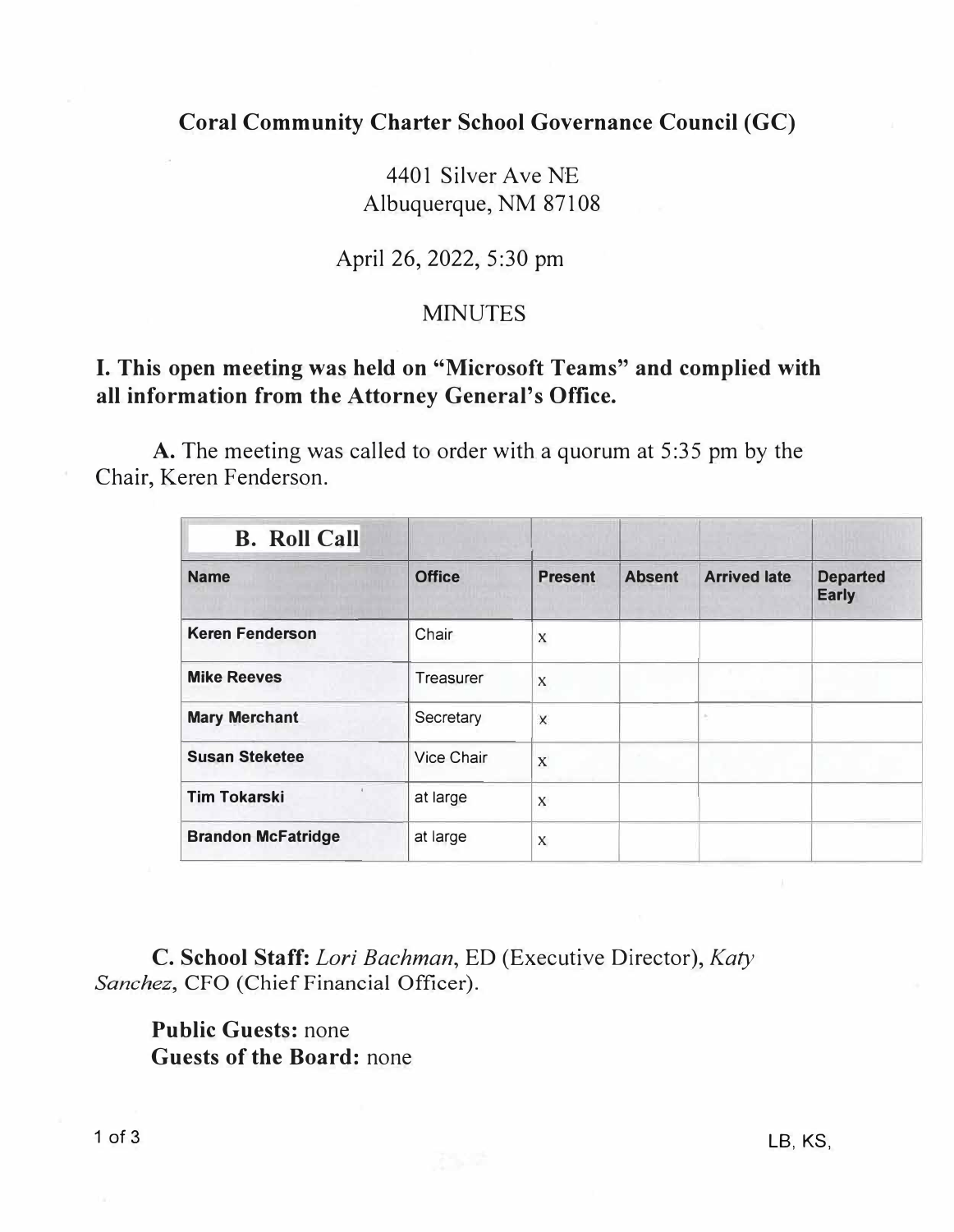D. The agenda was reviewed and a motion to approve the agenda as presented was made by Sue Steketee and seconded by Michael Reeves. A roll call vote was taken: Mary Merchant - Yes, Tim Tokarski - Yes, Susan Steketee - Yes, Brandon McFatridge - Yes, Karen Fenderson - Yes, Michael Reeves - Yes.

E. A motion to approve the minutes as presented from April 5, 2022, was made by Michael Reeves and was seconded by Tim Tokarski. A roll call vote was taken: Mary Merchant - Yes, Tim Tokarski - Yes, Susan Steketee - Yes, Brandon Mcfatridge - Yes, Karen Fenderson - Yes, Michael Reeves - Yes.

# **II. Budget/ Finance Committee;**

The following BARs were approved as presented by Ms. Sanchez with a motion by Mary Merchant and a second by Michael Reeves. A roll call vote was taken: Mary Merchant - Yes, Tim Tokarski - Yes, Susan Steketee - Yes, Brandon McFatridge - Yes, Karen Fenderson - Yes, Michael Reeves - Yes.

- $\epsilon$  $BAR 71M - Title I$
- BAR 72M- HB33
- BAR 73M ARP ESSER Ill

The FY budget for 22-23 was presented by Ms. Sanchez. After discussion and clarifications, a motion was made by Michael Reeves to approve the Budget as presented. The motion was seconded by Tim Tokarski. A roll call vote was taken: Mary Merchant - Yes, Tim Tokarski - Yes, Susan Steketee - Yes, Brandon Mcfatridge - Yes, Karen Fenderson - Yes, Michael Reeves - Yes.

Student enrollment is full for FY 22-23 with 9 students signed up for virtual learning.

# **III. Closed Session;**

A motion was made by Susan Steketee Pursuant to Section 10-15-1 (H)(8) NMSA 1978, for the Governing Council to go into Closed Session to discuss limited personnel matters and was seconded by Michael Reeves. A roll call vote was taken: Mary Merchant - Yes, Tim Tokarski - Yes, Susan Steketee - Yes, Brandon Mcfatridge - Yes, Karen Fenderson - Yes, Michael Reeves - Yes.